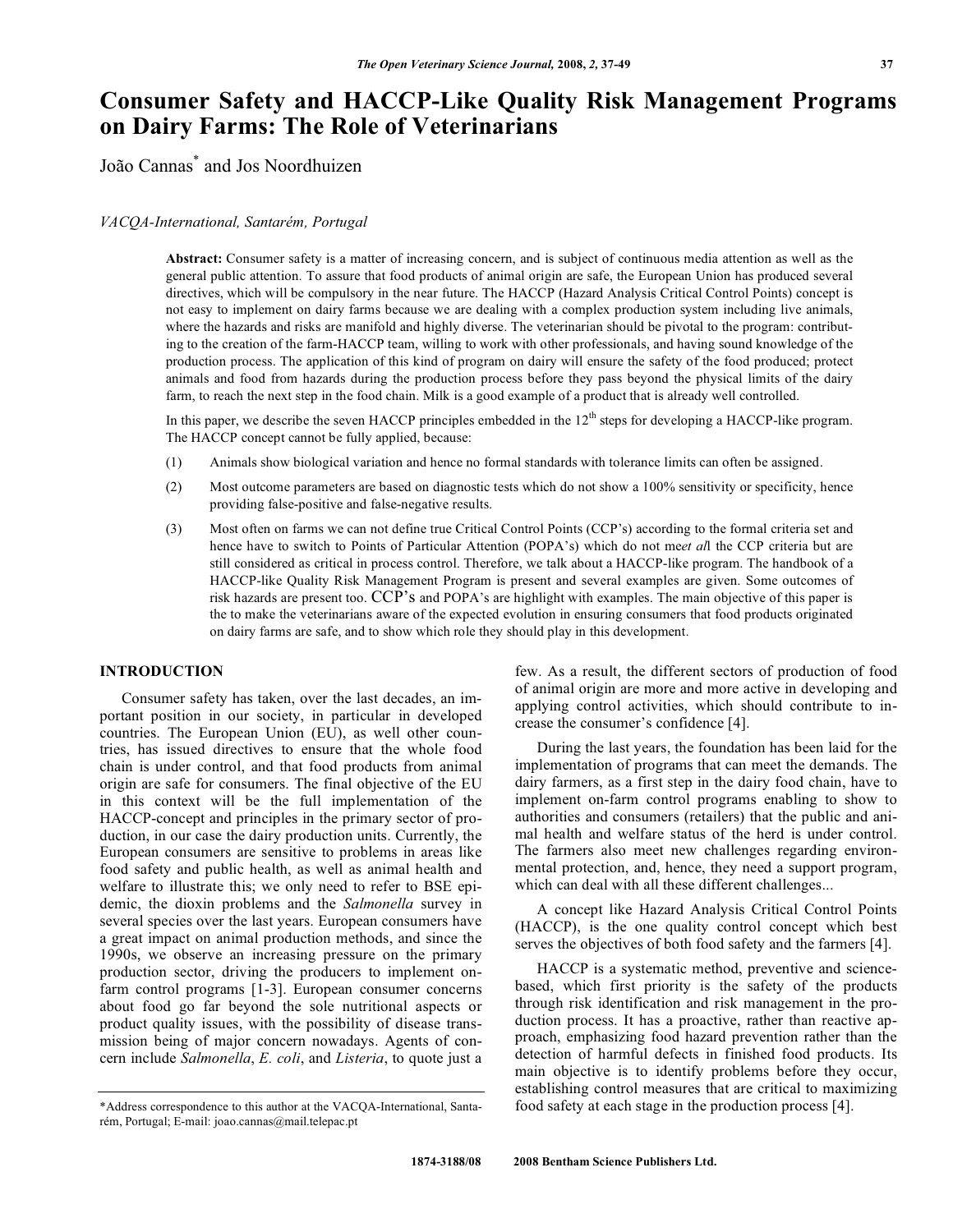The applicability of this kind of program on the dairy farm is in ensuring the quality of the food produced (through managing the health and welfare of the animals) to protect cows and food from hazards, during the production process. Before, they pass beyond the physical limits of the dairy farm to reach the next step in the food chain [4].

 The HACCP concept is already very common through the food chain and used in different areas such as restaurants, transports, food and feed production units. Veterinarians have an important role in supporting the implementation of the HACCP concept on farms because given their educational background and field experience they are the few professionals with knowledge, understanding and experience in feed, animals, productivity, food and management.

 We speak about a HACCP-*like* program are that (1) on farms we deal with living animals with their biological variation and physiological processes, (2) most outcome parameters are based on diagnostics with sensitivities and specificities not reaching the 100% and hence leading falsepositive and false-negative results, (3). With live animals we commonly do not have standards with tolerance limits, like in physical processes but rather have target values (e.g. the clinical mastitis rate per year as a target could be set at < 25%), and (4) hence have few CCP's but many POPA's, because formal CCP criteria can not often be met and yet we need to control critical issues in the production process.

 Before discussing the role of veterinarians in the HACCP development and implementation on dairy farms, we will first highlight the principles of the HACCP concept embedded in the 12 developmental steps. Subsequently, we will follow the respective chapters of a HACCP-like handbook to explain the development and implementation in some more detail.

 After knowing the principles and the developmental steps (Table **1**), we now introduce the Handbook of a HACCP– like Quality Risk Management Program (QRMP), because from the various chapters we can see which pathway to follow to develop and implement the HACCP-components.

# **THE HANDBOOK OF A HACCP-LIKE QUALITY RISK MANAGEMENT PROGRAM**

 This handbook comprises, after identification of the farm and the members of the HACCP-team, the following components:

- 1. Production process diagram and identification of the different steps in the production process;
- 2. Hazard analysis chart

 *Refers to the respective steps, as well as the inputs, where main hazards could happen leading to quality problems (e.g. water contamination; microbial contamination); general preventive measures already taken; and the impact of the risk to human health; all for each step. Risk assessment!* 

3. Hazards audit table (identification of CCP's and POPA's; monitoring; measures)

> *Refers to each operational activity, the potential hazards, CCP's and POPA's, screening or check points, monitoring procedures, critical limits & standards, or targets, corrective actions per CCP or POPA, records*

4. Registration requirements, statements like Good Veterinary Practices (GVP), Good Dairy Farming Practices (GDFP), and Good Manufacturing Practices (GMP), the farmer's own declaration

> *Refers to declarations of those professionals who are active within the Quality Management Program, e.g. veterinarian, inseminator, feed mill nutritionist, stating to comply with the rules set within the Quality Management Program, as well as to the declaration of the farmer himself stating that he will comply with the rules set out in the law and that activities are carried out according to the program specifications. The latter also applies to farm-workers.*

5. Support programs. These comprise on-farm guidelines and work instructions for specific areas on the

# **Table 1. Developing the HACCP-Like Program and Implementing the HACCP-Principles in 12 Steps; Adapted from [5]**

- 1. Assemble a multidisciplinary, facility-based, HACCP-team (e.g. farmer; veterinarian; nutritionist and/or farm-economist).
- 2. Describe the final product and the method of distribution (e.g. formulation, processing requirements).
- 3. Identify the intended use of the (raw) food product and the targeted purchaser.
- 4. Develop a flow diagram that describes the production and distribution process (a production process decomposition diagram). Work from whole-farm level to the production step levels (e.g. milk harvesting; feeding procedures).
- 5. Verify the flow diagram on-site on correctness with the farm-workers.
- 6. Implement Principle 1: Prepare a list of steps in the production process at which targeted hazards occur. Identify these main hazards and their associated risk factors.
- 7. Apply Principle 2: Identify the critical control points, (CCP, s), in the production process required to reduce or eliminate the hazard. Identify the points of particular attention, (POPA's).
- 8. Apply Principle 3: Establish standards and critical limits, or targets, for triggering the implementation of corrective/preventive measures associated with each CCP or POPA identified when control is lost.
- 9. Implement Principle 4: Establish monitoring requirements for each CCP and POPA. Use the results of the monitoring program to adjust the procedures and to maintain control of the production process. Use monitoring also for herd performance assessment.
- 10. Apply Principle 5: Determine corrective measures, to take when monitoring indicates that a value falls outside the established critical limits or beyond a given target.
- 11. Apply Principle 6: Establish effective record-keeping procedures that document that the HACCP program was implemented, and is operational.
- 12. Apply Principle 7: Establish procedures to verify that the HACCP-like program is working correctly (e.g. internal reviews and external verification, periodic revalidation of the system).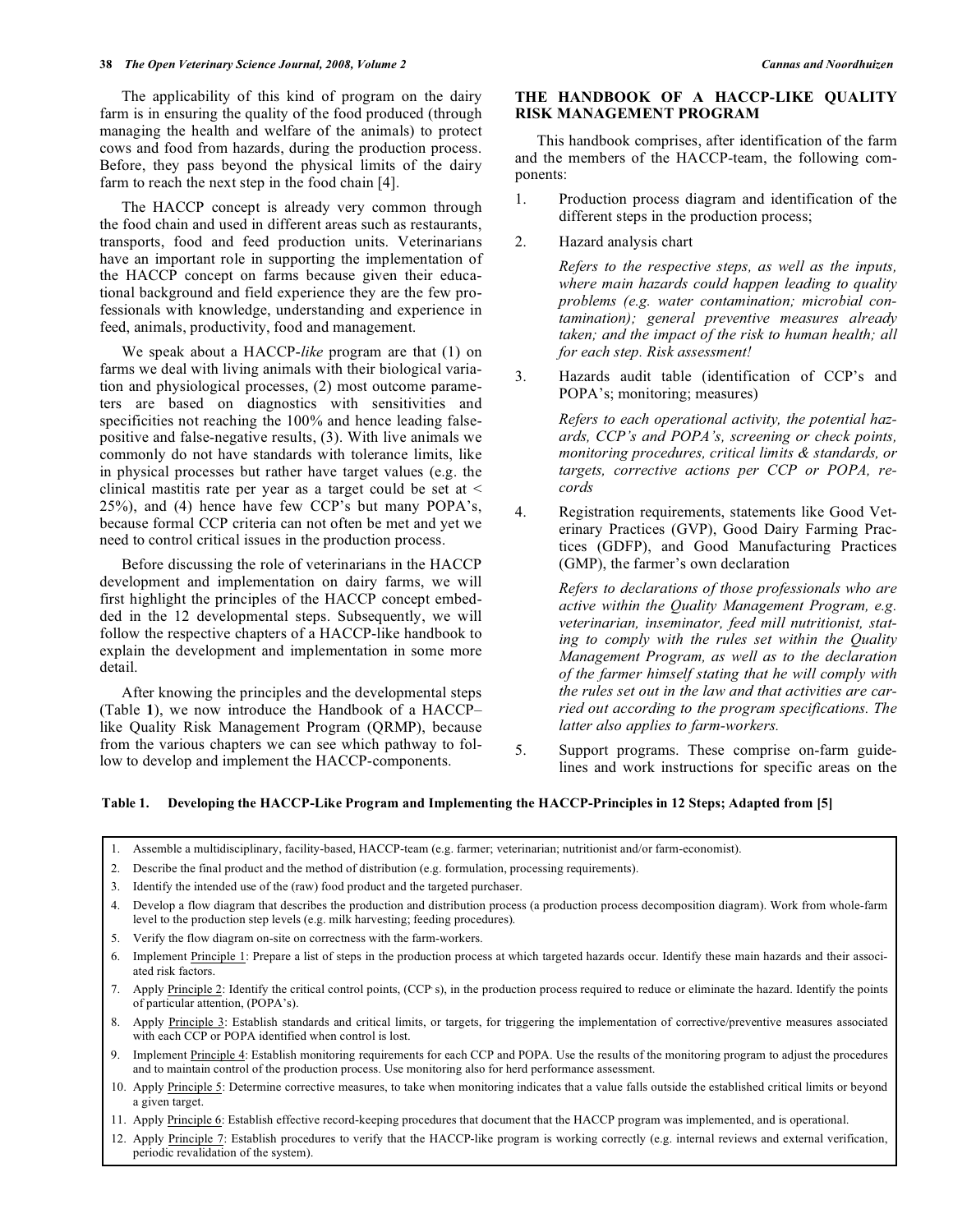farm. This also refers to on-going herd health programs.

 *Among others refer to personal hygiene and health of workers, dress/boot code, handling of hazardous materials, handling of waste materials, handling hotspots regarding cross-contamination, hygiene and disinfection of equipment and vehicles, equipment and vehicle maintenance, calibration of measuring and dosing devices, good administration of medicines, good colostrum management. These issues are further described in technical work instructions (protocols).* 

6. Training programs for farmer and/or coworkers, prepared by the veterinarian or other specialists.

> *Training should be recorded on a separate sheet. Regularly the training needs of the farm have to be revisited. Training is carried out on-site and is of short duration.*

7. Internal Reviews by the HACCP team and external audits by technically trained people.

> *An internal review (focus on effectiveness and compliance) is to be carried out annually for each worker by using a checklist. An annual review of the QRMP handbook, using a checklist, should be performed next; this review should ensure that all procedures are up-to-date, documented, numbered and authorize, with old documents being archived. Findings, corrections and improvements are to be listed on sheets, and*

*archived. An external audit is to be carried out annually (focus on integrity).* 

8. Documents and document control.

 *To be retained for 2 years. Examples: guidelines, instructions, delivery complaint report, purchase forms (e.g. medical products), order forms, training sheet, calibration report, laboratory results report, disease logs, internal audit report, external audit report, QMP handbook review.* 

 At this stage, the veterinarian takes the lead in creating the so-called production process diagrams.

#### **Production Process Diagrams (Step 4 in Table 1; Chapter 1 of the Handbook)**

 Production process diagrams are schematic representations of the production process on a dairy farm. It is advisable that these diagrams where drawn on-site with farmer and farm-workers, and then their correctness is verified on farm. The basic idea is to work from the larger picture downwards to the smaller images with more detail. For example, beginning in the main farming areas and going down of the milk-harvesting phase. All process steps should fit one DIN A4 page in order to keep it readable. These diagrams appear to be very helpful in understanding what is happening where and they support the discussion in the HACCP-team clarifying for farm-workers where hazards, risks, tasks and responsibilities are. Some examples are given here (Figs.**1**,**2**). Take good notice about the level they have assigned to: overall farm-level, parts of the farm, or details of



**Fig. (1).** A general overview of a dairy production process decomposition diagram after [6].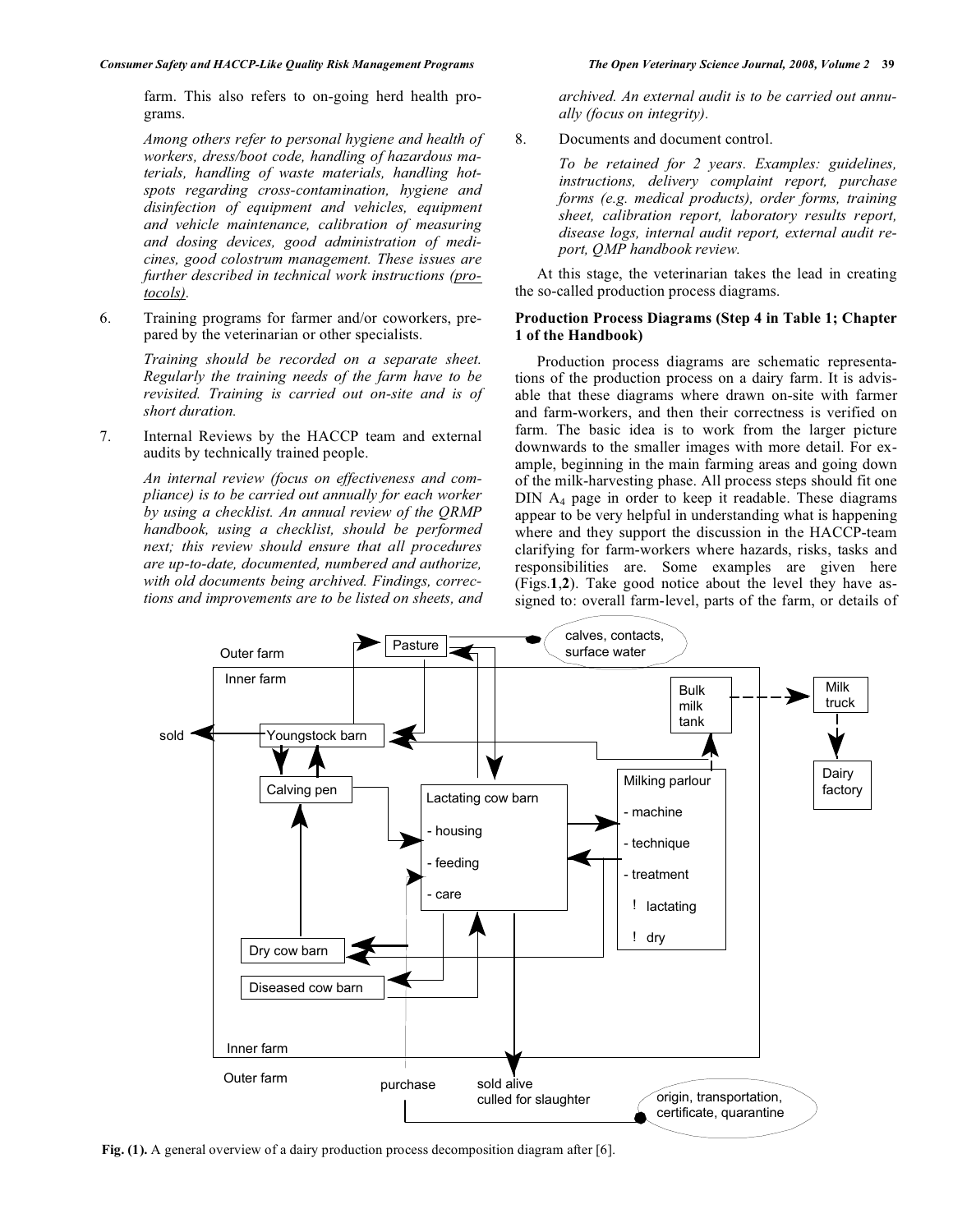

**Fig. (2).** An example of a detailed production diagram on one particular farm, referring to the process steps of feeding and feeding management; after [7].

processes. The veterinarian has the knowledge and skills to contribute to the design of these diagrams - he could very well have such example diagrams in his office PC ready for adjustment to a particular farm, and then discuss the result with the farmer and farm - workers.

# **Hazards & Risks Analysis Charts (Step 6 in Table 1; Chapter 2 of the Handbook)**

 The hazards and risks associated with disorders in the area of animal health, animal welfare, food safety and public health can be identified by using the *strengths-andweaknesses assessment (SWA) sheets,* provided as provided foe example on the www.vacqa-international.com web site. If they are not available for a certain specific area, one may develop a new SWA with the help of the SWA sheet examples already given, because they provide a blueprint of such an approach.

 Discussions between veterinarian and farmer and with the nutritionist or farm-economist will help to prioritize the most important hazards. Weighting of risks can be done

using quantitative epidemiologic information or by the onfarm, HACCP-team through assigning weighing factors to the different risk conditions. The latter weighting is qualitatively conducted through estimating the **probability (P)** of occurrence and the **impact** (I)  $(= P * I)$ ; hence, the so-called true risks can be identified and addressed later on. Examples of such a risk weighting are given in Tables **2** and **3**. These charts can be available in the veterinarian's office in digital format.

## **The Definition of Formal CCP's (Step 7 in Table 1; Chapter 3 of the Handbook)**

 To determine whether a control point has formally defined as 'critical' we use the decision-tree scheme as given in Fig. (**3**). True, i.e. formal, critical control points, CCP, have to meet certain formal criteria (see next paragraph). If a critical point is not a true, formal CCP, it still defined as a POPA when considered truly relevant for process control. The veterinarian is the one who answers the respective questions by discussing the outcomes in the HACCP team.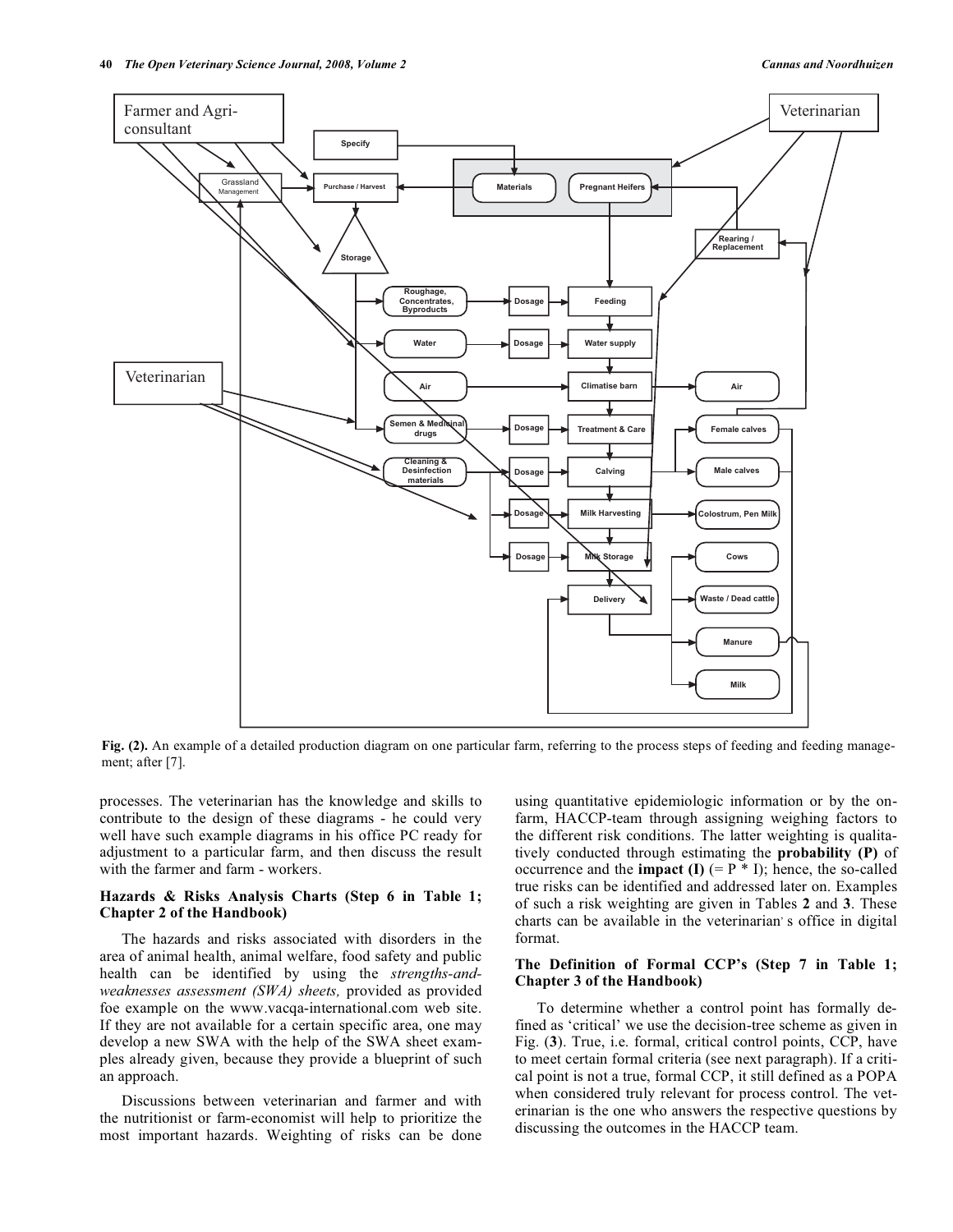| Code           | C/Ph          | Hazard                           | <b>Process Step</b><br>M=Milking | Weighting<br>P and I |                |                | <b>Risk</b><br>Yes/No | <b>CCP/POPA</b> | <b>Prevention/Control Measure</b><br>(Farmer Focused)                   |
|----------------|---------------|----------------------------------|----------------------------------|----------------------|----------------|----------------|-----------------------|-----------------|-------------------------------------------------------------------------|
|                |               |                                  | T=Treatment                      | P                    |                | $P*I$          |                       |                 |                                                                         |
| $T_1$          | $\mathcal{C}$ | Wrong drug                       | T                                | $\overline{2}$       | 2              | $\overline{4}$ | N <sub>0</sub>        | <b>POPA</b>     | Proper diagnosis<br>Check label<br>Drug advisory plan<br>See datasheet  |
| T <sub>2</sub> | $\mathcal{C}$ | Residue in meat                  | T                                | $\mathbf{1}$         | $\overline{c}$ | $\overline{c}$ | N <sub>0</sub>        | <b>POPA</b>     | Withdrawal time<br>Drug advisory plan<br>See instruction leaflet        |
| T <sub>3</sub> | $\mathcal{C}$ | Wrong dosage                     | T                                | $\overline{2}$       | $\overline{2}$ | $\overline{4}$ | N <sub>0</sub>        | <b>POPA</b>     | Check proper dosage<br>Use drug advisory plan                           |
| $T_4$          | $\mathcal{C}$ | Drug over shelf life             | T                                | $\overline{2}$       |                | 2              | N <sub>0</sub>        | <b>GFP</b>      | Check shelf life<br>See datasheet                                       |
| $T_5$          | $\mathcal{C}$ | Cows' ID fails during withdrawal | T                                | $\overline{2}$       | 3              | 6              | Yes                   | <b>CCP</b>      | See datasheet                                                           |
| T <sub>6</sub> | Ph            | Needle broken                    | T                                | $\mathbf{1}$         | 1              | 1              | N <sub>0</sub>        | GFP             | Inject with care                                                        |
| $M_1$          | $\mathcal{C}$ | Drug residues in milk            | M                                | $\overline{2}$       | 3              | 6              | Yes                   | <b>CCP</b>      | Good cow ID<br>Withdrawal time<br>Stick to indications<br>See datasheet |

#### **Table 2. Outcome of Risk Estimates Regarding the Physical and Chemical Hazards of Milk Quality - An Example**

 $T_i$  treatment step in the process;  $M_i$ = milk harvesting step in the process; C= chemical; Ph= physical; CCP= critical control point; POPA= point of particular attention; P= probability; I= impact; ID= identification.

| Table 3. Outcomes of Risk Estimates of Microbiological Hazards During Milk Harvesting, an Example of one Particular Farm |  |  |  |
|--------------------------------------------------------------------------------------------------------------------------|--|--|--|
|                                                                                                                          |  |  |  |

|                                 |                     | <b>Risk Estimate</b> |                |                | <b>True Risk</b> | CCP/                                                                                                                                   | <b>Prevention/Control</b>                                               | Responsi-     |  |
|---------------------------------|---------------------|----------------------|----------------|----------------|------------------|----------------------------------------------------------------------------------------------------------------------------------------|-------------------------------------------------------------------------|---------------|--|
| Hazard                          | <b>Process Step</b> | P                    |                | $P*I$          | Yes/No           | <b>POPA</b>                                                                                                                            | <b>Measures</b>                                                         | ble<br>Person |  |
| Milk with <i>B. abortus</i>     | T, M                |                      | $\overline{2}$ | $\overline{2}$ | N <sub>0</sub>   | <b>GFP</b>                                                                                                                             | Certificate free of <i>B. abortus</i><br>High hygiene level             | Farmer        |  |
| Milk with Mycob. bovis          | T, M                |                      | 3              | 3              | N <sub>o</sub>   | <b>GFP</b>                                                                                                                             | Certificate free of <i>M. bovis</i>                                     | Farmer        |  |
| Milk with L. monocytogenes      | T, M, BT, C, F      | $\overline{2}$       | $\overline{4}$ | 8              | Yes              | <b>CCP</b>                                                                                                                             | Hygiene at milking<br>Infected cows separate<br>Reduce infection spread | Farmer        |  |
| Milk with S. dublin/typhimurium | T, M, F, C          |                      | 3              | 3              | Yes              | <b>POPA</b>                                                                                                                            | Hygiene at milking<br>Increase health status                            | Farmer        |  |
| Milk with <i>C. jejuni</i>      | T, M, C             | 2                    | 2              | $\overline{4}$ | Yes              | <b>POPA</b>                                                                                                                            | Hygiene at milking                                                      | Farmer        |  |
| Milk with Staph. aureus         | T, M                | 3                    | $\overline{c}$ | 6              | Yes              | Cows with infection to be.<br>separated; reduce<br>infection spread (see drug<br><b>CCP</b><br>advisory plan & instruction<br>leaflet) |                                                                         | Farmer        |  |
| Milk with E. coli $O_{157}H_7$  | T, M, C             | $\overline{2}$       | 3?             | 6              | Yes              | <b>CCP</b>                                                                                                                             | Hygiene at milking GFP                                                  | Farmer        |  |
| Milk with Y. enterocolitica     | T, M, C             |                      | 2              | 2              | N <sub>0</sub>   | <b>GFP</b>                                                                                                                             | Hygiene at milking GFP                                                  | Farmer        |  |

T= treatment step in process; M= milk harvesting step; F= feeding step; C= barn climate step; BT= bulk milk tank; GFP= good farming practice guideline; CCP= critical control point; POPA= point of particular attention.

# **Explanation to CCP's and POPA's**

 Critical Control Points (CCP) and Points of Particular Attention (POPA) are usually derived from the risk conditions found in earlier steps of the HACCP-like program development.

CCP's have to meet the following formal, five criteria:

- be associated with the hazard of concern,
- be measurable or observable,
- have norms/standards and tolerance limits,
- be accompanied by corrective measures which,
- must fully restore control, once it is lost.

 Usually, costs: benefit calculations should be associated with the alternative corrective measures considerer allows for least cost interventions and optimal integration with farm management. POPA's fail to meet at least one of the forenamed CCP-criteria, namely because they lack formal standards or because they are not fit to fully restore control.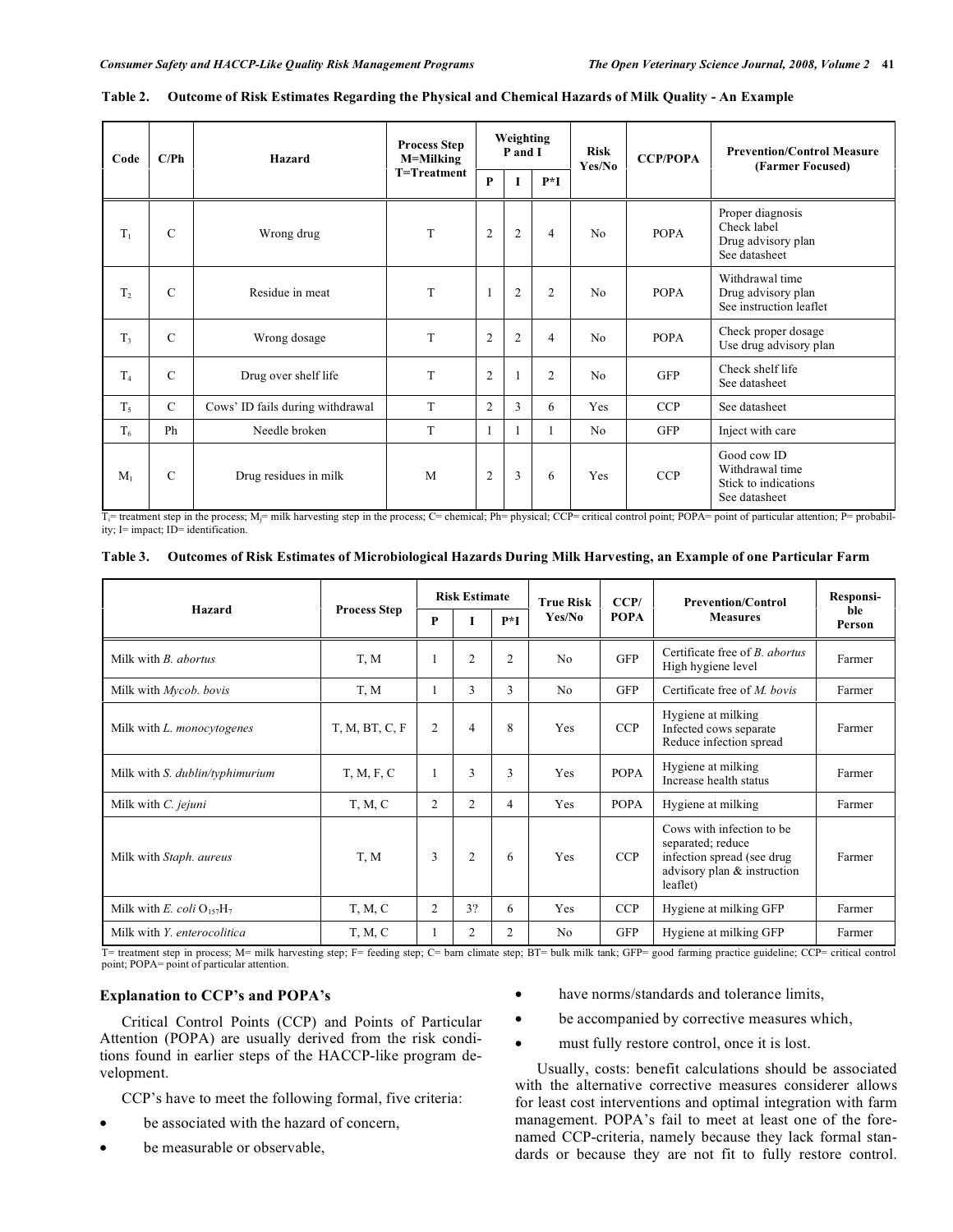

**Fig. (3).** Decision-tree approach to determine which control points can be considered as true, formal, critical control points, (CCP)*.* 

Sometimes they are called CCP-2 but we prefer the sharper distinction of POPA with true, formal CCP.

 An issue of concern relates to the standards and tolerance limits for CCP in livestock production. Physical features and processes are commonly provided with standards and tolerance limits, for example, the temperature of the cleaning water for rinsing the milking machine can be set at 80  $^{\circ}$ C +-2°C. However, in the case of biological processes with live animals we deal with biological variation among animals and in diagnostic tests, we deal with false positive and falsenegative test results and variable, arbitrary cut-off points. In such situations, we cannot speak about standards, but should rather introduce the term "targets" or reference values. For example, the target for clinical mastitis cases can be set at < 25% per year. Each POPA must have assigned such a target value.

## **The Monitoring of CCP's and POPA's (Step 9 in Table 1; Chapter 3 of the Handbook)**

 The CCP's and the POPA's are to be put into a monitoring scheme for the dairy farm. In this scheme, the items for monitoring, as well as their frequency, the method of monitoring and the person responsible for monitoring must be listed.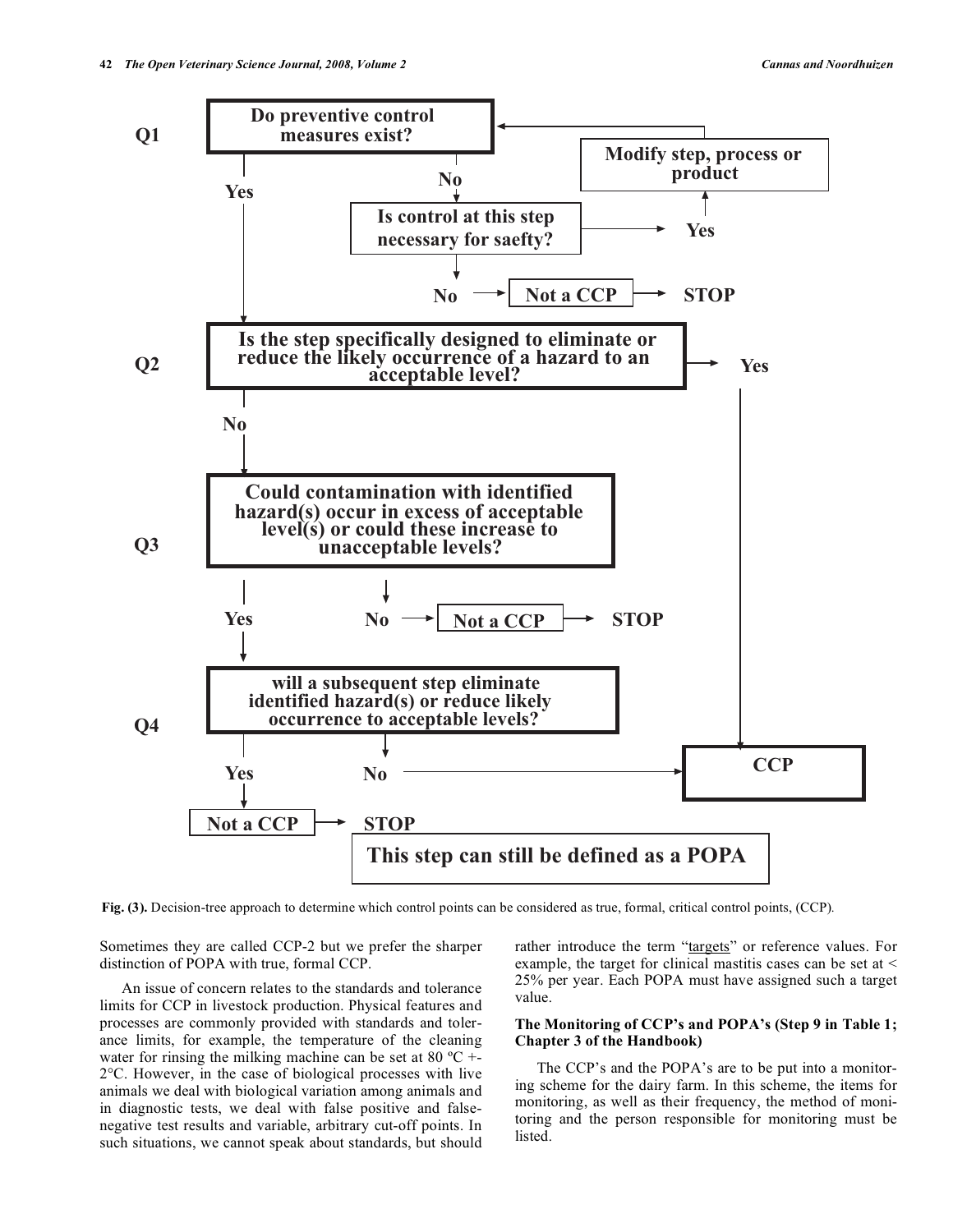| Item           |                 | <b>Standard + Tolerance</b> |               | Monitoring  |        | <b>Instruction</b> |                                                             |                |  |
|----------------|-----------------|-----------------------------|---------------|-------------|--------|--------------------|-------------------------------------------------------------|----------------|--|
| No.            | <b>CCP/POPA</b> | or Target                   | <b>How</b>    | Freq.       | Who    | (Prevention)       | <b>Corrective Measures</b>                                  | <b>Records</b> |  |
| $T_1$          | <b>POPA</b>     | Use only proper drug        | Check label   | At drug use | Farmer | See DAP            | Use proper drugs<br>Evaluate other drugs<br>Consult the yet | (R)            |  |
| T <sub>2</sub> | <b>POPA</b>     | No residues                 | Check drugs   | At delivery | Farmer | See DAP            | Respect the with-<br>Withdrawal periods                     | (R)            |  |
| T <sub>3</sub> | <b>POPA</b>     | Dosage in DAP               | Check syringe | At drug use | Farmer | See DAP            | Adjust dosage                                               | (R)            |  |
| $T_5$          | <b>CCP</b>      | Cow ID No tolerance         | Visual        | At drug use | Farmer | See DAP            | Mark the cow                                                | (R)            |  |

**Table 4. An Example of a Monitoring Table in a HACCP-Like QRM** 

 $T_i$  = cow treatment step in the process; POPA= point of particular attention; CCP= critical control point; DAP.= drug advisory plan of the veterinarian for the herd; (R) = drug application records; ID = identification of cow.

 An example of part of a HACCP-like QRM program on a dairy farm for chemical and physical hazards in the process step of cow treatment  $T_i$  (see also the general production process diagrams**)** is given in Table **4**. The veterinarian has the responsibility in the program to design the drug advisory plan and keep it updated. The veterinarian also does the evaluation of the drug use (e.g. efficacy; cost: benefit, duration of treatment) and conducts a screening on items monitored during the farm visits.

# **Support Programs (Step 10 in Table 1; Chapter 5 of the Handbook)**

 *In addition to on-going herd health programs or biosecurity plans being both supportive to the HACCP-like QRM, we will focus here on guidelines and work instructions. The statements named in chapter 4 of the Handbook (GVP, GFP, GMP) will not be further addressed here.* 

 *Good Dairy Farming codes of practice,* (management guidelines for daily farm practice).

 Good Dairy Farming (GDF) codes of practice are general management guidelines for farmer and farm workers meant to improve farm performance, and for professional visitors to comply with the rules set on the farm. These guidelines are derived from the Good Agricultural Practice (GAP) guidelines as provided by a joint FAO—OIE committee [8], for the areas of animal production, animal health and welfare. There can be multiple GDF guidelines: their development and implementation depends on the need for them [8].

 Good dairy farming guidelines can be developed at each point in the production process of the dairy farm, for those areas where certain hazards can occur, helping to create or improve awareness among the people involved (their attitude and mentality focus), and highlighting responsibilities. When the veterinarian has a series of elaborated examples of such guidelines in a digital format, he can easily adapt those to the particular needs of an individual dairy farm.

 Examples of such guidelines under the heading of Good Dairy Farming codes of practice are:

Good Farm Hygiene and Disinfection codes of practice,

Good Medicine Application code of practice,

Good Feeding Management code of practice,

Good Milking Hygiene code of practice,

### *Good Calf Rearing Code of Practice*

 In the evolution of risk assessment, we can find several risk factors, which are highly disease-specific, and other risk factors that are common to several disorders. We will usually find the latter, more general, risk factors in the GDFguidelines, which are meant to improve awareness. Examples are hygiene issues on the farm, the role of the milking machine, the milking routine. Although these guidelines are very general in nature, the veterinarian should strive to specify them as much as possible to the individual farm conditions and install them if needed. Below we will elaborate in more detail several technical work instructions on hygiene, associated with several areas on the dairy farm, as examples.

#### *Good Hygiene Code of Practice on Dairy Farms: Some Work Instructions*

 Dairy farming is about producing raw materials for food processing: milk (and beef). Therefore, the cleaning, disinfection and maintenance of areas where such raw materials are being produced (milking parlour) or stored (bulk milk tank) must meet the highest demands. Hygiene activities should follow strict rules. In these technical work instructions, the different elements relevant for cleaning are addressed as well as their rationale. Commonly, hygiene practices are not described, but rather exist in farmers mind in a more or less variable way. Describing the different components not only makes the farmer more aware of the actions he/she is taking. Ultimately, by describing the hygiene work instructions, it can be showed to third parties that the dairy farm is indeed taking hygiene seriously as one way to safeguard milk production and food safety from chemical and microbiological contamination. These work instructions on hygiene are of a blue print type, meaning that they have to be further specified for each individual farm; in some cases by deleting items, in others by adding them. The veterinarian should have those work instructions in digital format, which he can adapt to specific conditions. They can, also be regarded as a checklist for consulting afterwards. The basis for these working instructions is in scientific evidence and field experience.

# *Procedure for Cleaning; The Milking Parlor*

There are 6 steps in the cleaning procedure to be followed:

- pre-treatment (in order to eliminate loose dirt mechanically);
- cleaning (to loosen dirt by applying certain products);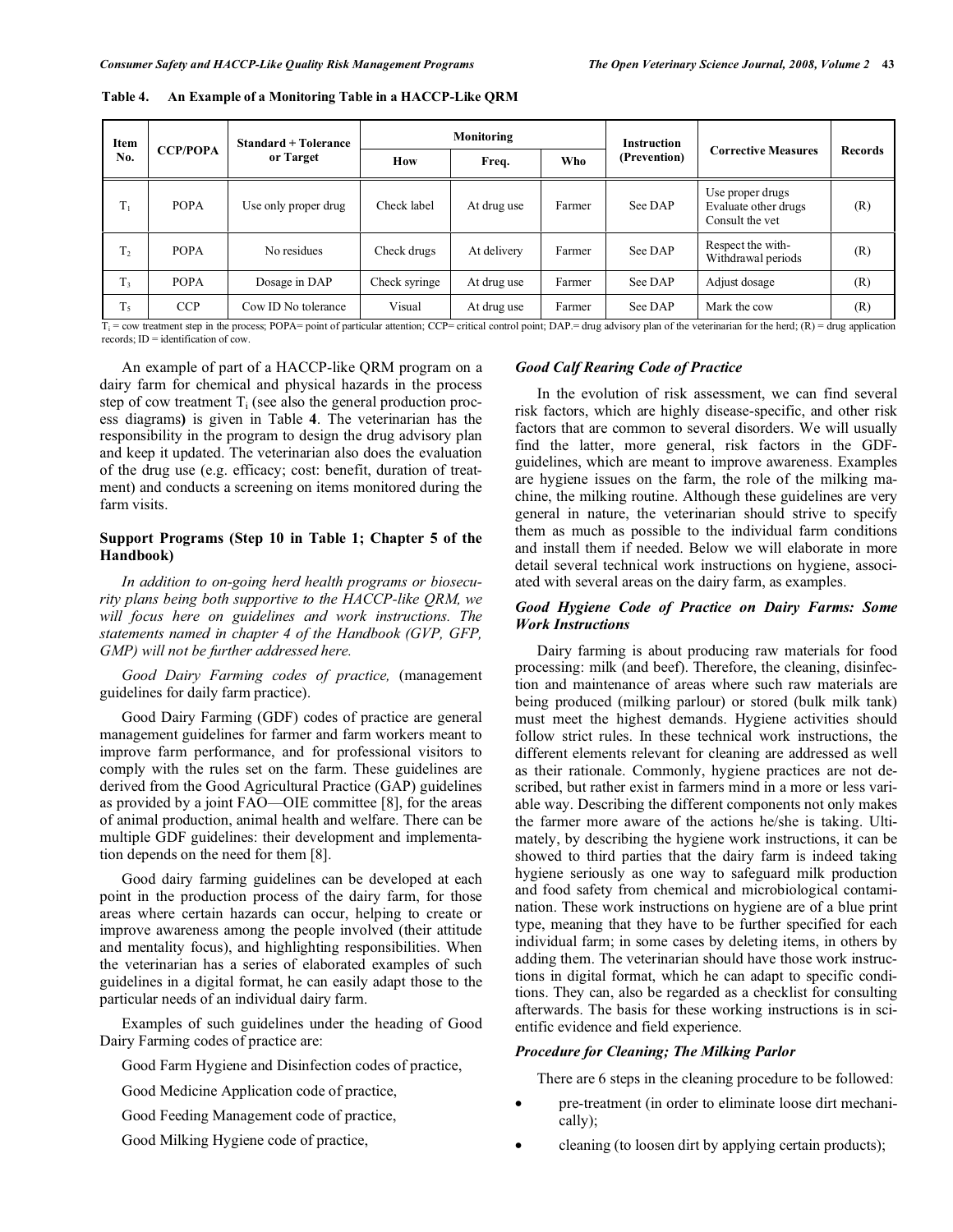- rinsing (to eliminate loosened dirt and neutralize cleaning product residues);
- disinfection (to destroy bacteria that survived cleaning by applying disinfectants);
- rinsing (to eliminate residues of disinfectants);
- drying (to eliminate the last rinsing water).

These 6 steps are integrated into 3 working methods, depending on the areas, where more or less contact may exist with the raw food being produced. These methods are:

#### **[A]** Cleaning and Drying

 For areas where no direct contact exists between surfaces to be cleaned and raw material (e.g. milk) being produced on the farm..

#### **[B]** Cleaning, Rinsing & Drying

 For areas, materials and equipment where contact with residues of cleaning products with raw material (e.g. milk) must be avoided.

## **[C]** Cleaning, Rinsing, Disinfection, Rinsing and Drying

 For surfaces of equipment and materials which are in direct contact with the raw material being produced (e.g. milk) and which are not subjected to heat-treatment.

#### *Hygiene Rules to be Followed*

 In addition to the application of the methods described above in the paragraph "Procedure for Cleaning", the farm worker(s) responsible for executing hygiene measures should strictly follow some rules. These rules, part of *Good Dairy Farming Practice,* include:

- the instructions given should be strictly followed
- personal hygiene of the people involved is a prerequisite (clean hands/nails; clothes; boots)
- parts of equipment which can be disassembled, should be regularly subjected to cleaning/disinfection (e.g. milking machine)
- in case of purchase of a new equipment or in situations of reconstruction, working hygienically remains paramount
- in case of replacing certain parts, mounting instructions must be strictly followed
- working instructions on hygiene must be executed……
	- o on the right moment,
	- o with adequate frequency,
	- o using adequate dosage of products,
	- o while using clean materials,
	- o without neglecting rinsing/drying after cleaning and disinfection.
	- o while allowing for a stand alone period

# *Check Points in the Cleaning/Disinfection Procedure*

 In order to provide the farmer with the certainty that the effects of cleaning and disinfection procedures are being achieved, it is worthwhile to insert a few checkpoints in the

whole procedure. These check points are also part of Good Dairy Farming practice.

Examples of checkpoints are:

- Timing of the cleaning/disinfection: should not be conducted during moments that the raw material (e.g. milk) is being produced, so not during milking time.
- Proper dosage of cleaning/disinfection products: too low dosage will negatively affect the effect; a too high dosage is too expensive and environmentally undesired.
- Clean the working materials in order to prevent recontamination.
- Duration of the different steps and procedures: disinfection should last at least 5 min to be effective.
- Rinsing after disinfection of surfaces in contact with e.g. milk is needed to avoid contamination of milk by product residues.
- Separation of dirty and clean parts of equipment, materials and surfaces in order to avoid re-contamination and insufficient cleaning.
- Check refrigeration temperature or boiling temperature and bulk tank temperature daily..
- Do not store chemical products close to the bulk milk tank.
- Keep refrigerator free of ice and do not turn it off.
- Check regularly the expiration date of cleaning and disinfection products.
- Safeguard limitations/requirements with respect to temperature, pH, UV exposure, water hardness when using cleaning/disinfection products.

 Special attention must be given to professional and lay visitors, because, potentially, they represent a risk of introducing or spreading pathogens into and on the farm. In the next paragraph we will present some details.

# *Check Points for Visitors (Professional and Lay People)*

 General checkpoints for the first implementation of a work instruction on hygiene regard the issues named in Table **5**.

 Once these general hygiene issues have been addressed and adjusted when needed, the Hygiene Instruction for Visitors can be implemented. It is best that farmers put that instruction on a board at the entrance and or give it to those professional visitors that come to his farm most frequently. An example of a farm F is presented below.

#### - - - - - - - - - - - -

*Hygiene Instruction for Visitors to Farm F* 

*Welcome to our dairy farm!* 

*We expect you to strictly follow the instructions on hygiene listed below; thank you!* 

- 1. Cars and trucks
- 2. Use only the parking place as indicated on the map by P.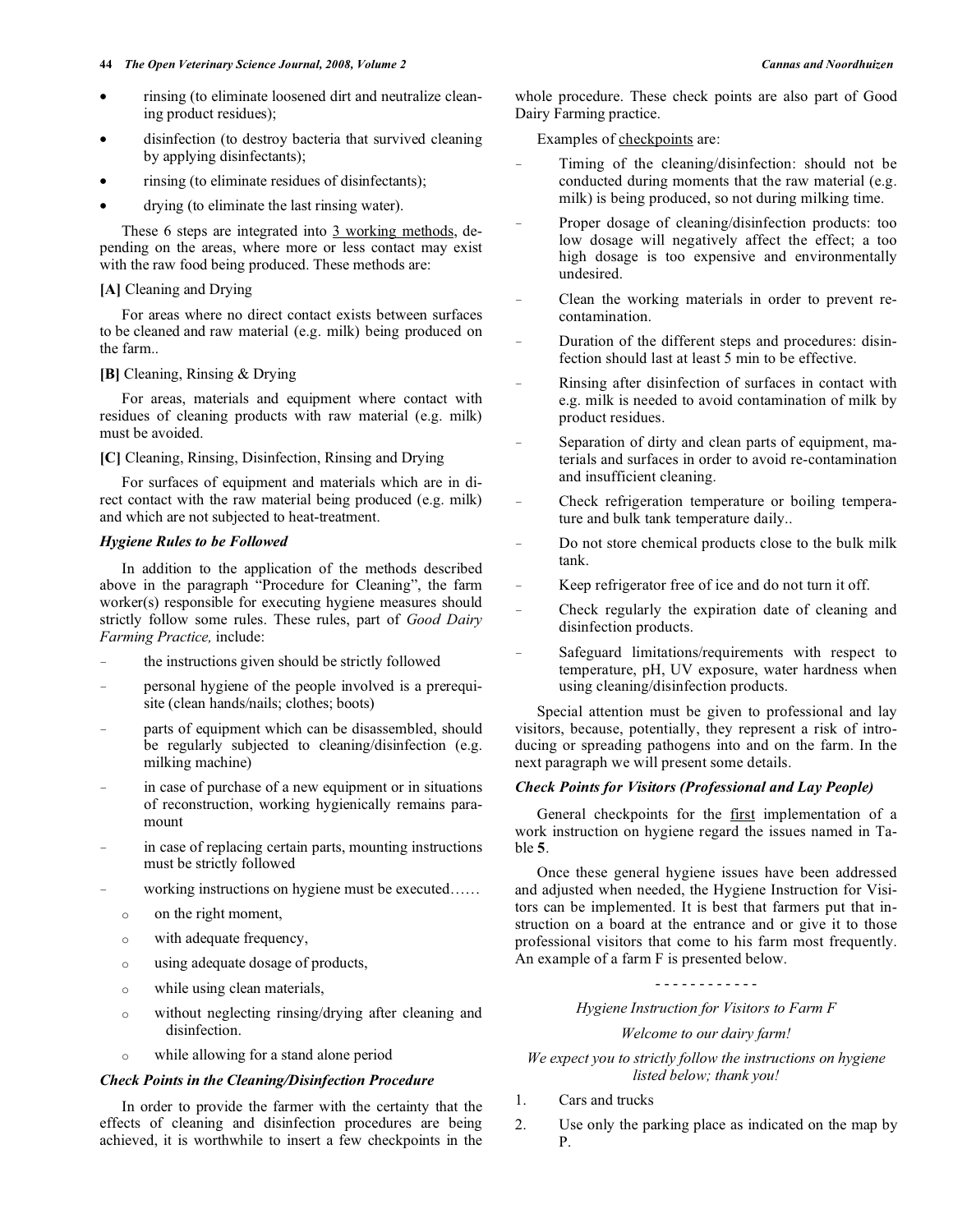#### *Consumer Safety and HACCP-Like Quality Risk Management Programs The Open Veterinary Science Journal, 2008, Volume 2* **45**

- 3. Change your boots and clothes in the hygiene barrier (see map on your left hand side) before entering our farm. Report your arrival by using the phone as indicated.
- 4. If you need to make contact with animals on our farm, take along disposable gloves. If needed, use the available farm equipment and not your own.
- 5. Upon entry to the farm, the farmer or someone in is behalf will tell you the working order of the farm. At all times, follow our hygiene instructions.
- 6. Follow the routine working order of the farm. Use disinfection tubs wherever they are present; change clothes/boots and wash hands whenever this is indicated.
- 7. Do not make contact with our cattle, pets and other animals, if not necessary.
- 8. Clean the boots when the farm visit has ended, All materials introduced on our farm are considered to be dirty materials (irrespective of being used or not) and should not be used on other farms. Change clothes and boots, dispose of gloves, wash your hands thoroughly.
- 9. Record medicinal products which have been used and or delivered in the MEDICINES' Log, and
- 10. Register date/your name/ time in the VISITORS' Log.
- 11. Delivered medicinal and other products should be stored in the right place as indicated on the map or handed over to the farmer.

*Thank you for your visit and thank you for complying with these rules! You have contributed to minimizing the risk of introducing pathogens into our dairy farm.* 

*We hope to see you again!* 

*- - - - - - - - - - -* 

 The hygiene barrier at the entrance of a farm is one of the first levels of defense in biosecurity. Equipment, cars, and trucks from third parties (inseminator, hired labor, cooperative staff, hoof trimmer; veterinarian etc) as well as the people themselves are potential sources from the introduction of micro-organisms to the farm, for example through manure. In principle, they should stay at the dirt side of the farm. The visitors deserve particular attention and have been addressed above. In the next Table **6** we address the hygiene in the hygiene barrier by presenting a checklist.

 By entering a date in a respective box, farmers have the overview of the actions planned and taken; moreover, it shows the visitors which activities farmers have conducted to contribute to higher hygiene standards. Items can be added when wanted.

## *Hygiene Measures in the Milking parlour and it's Environment*

 The most direct contact between the raw material (milk) being produced and the environment of production occurs in the milking parlour. Particular attention with regard to highest hygienic standards has therefore to be given to this site in order to prevent milk from becoming contaminated. It must be common practice that the milking machine maintenance and evaluation take place at least every 6 months by a certified technician. A written evaluation report indicating the findings, including defects and repairs, must be provided at each machine check up. Milking machine evaluation must be conducted with the machine in full action, the so-called "wet evaluation". Only then, potential failures in functioning can be detected properly. A proper milking machine function provides the best way to obtain the milk from the cows' udder, and minimizes the risk of pathogen transmission to and micro-trauma in teats and quarters, hence limiting the risk of udder infections (mastitis and contamination of milk). Clean milking equipment is meant to keep low. bacteria counts in milk For that purpose critical components need to be checked at regular intervals; screening for dirt and calcifica-

**Table 5. Some Relevant Issues for Checking the Hygiene Elements Related to Visitors** 

|                                                                                                                                                                                                                                                                                                                                      | <b>YES</b> | NO.      | Na       |
|--------------------------------------------------------------------------------------------------------------------------------------------------------------------------------------------------------------------------------------------------------------------------------------------------------------------------------------|------------|----------|----------|
| Does the farm have a disinfection tub for cars?                                                                                                                                                                                                                                                                                      | $\Omega$   | $\Omega$ | $\Omega$ |
| Is there a specific parking place for professional visitors?                                                                                                                                                                                                                                                                         | $\Omega$   | $\Omega$ | $\Omega$ |
| Is the parking place on the dirt part of the farm?                                                                                                                                                                                                                                                                                   | $\Omega$   | $\Omega$ | $\Omega$ |
| Is clearly indicated the entrance to the farm?                                                                                                                                                                                                                                                                                       | $\Omega$   | $\Omega$ | $\Omega$ |
| Have been clearly identified barns/sites?                                                                                                                                                                                                                                                                                            | $\Omega$   | $\Omega$ | $\Omega$ |
| Is there present a hygiene barrier?                                                                                                                                                                                                                                                                                                  | $\Omega$   | $\Omega$ | $\Omega$ |
| Is the hygiene barrier well located?                                                                                                                                                                                                                                                                                                 | $\Omega$   | $\Omega$ | $\Omega$ |
| Is the hygiene barrier well equipped?                                                                                                                                                                                                                                                                                                | $\Omega$   | $\Omega$ | $\Omega$ |
| Is functional the hygiene barrier?                                                                                                                                                                                                                                                                                                   | $\Omega$   | $\Omega$ | $\Omega$ |
| Is the on-farm working order from young to older cattle?                                                                                                                                                                                                                                                                             | $\Omega$   | $\Omega$ | $\Omega$ |
| Are there clean boots and clothes per barn provided?                                                                                                                                                                                                                                                                                 | $\Omega$   | $\Omega$ | $\Omega$ |
| Does every barn have its own materials/instruments?                                                                                                                                                                                                                                                                                  | $\Omega$   | $\Omega$ | $\Omega$ |
| Are there different sites to wash hands?<br>$\mathbf{M} = \{x_1, x_2, x_3, x_4, x_5, x_6, x_7, x_8, x_9, x_1, x_2, x_3, x_4, x_5, x_6, x_7, x_8, x_9, x_1, x_2, x_3, x_4, x_5, x_6, x_7, x_8, x_9, x_1, x_2, x_3, x_4, x_5, x_6, x_7, x_8, x_9, x_1, x_2, x_3, x_4, x_5, x_6, x_7, x_8, x_9, x_1, x_2, x_3, x_4, x_5, x_6, x_7, x_8$ | $\Omega$   | $\Omega$ | $\Omega$ |

Na= not applicable.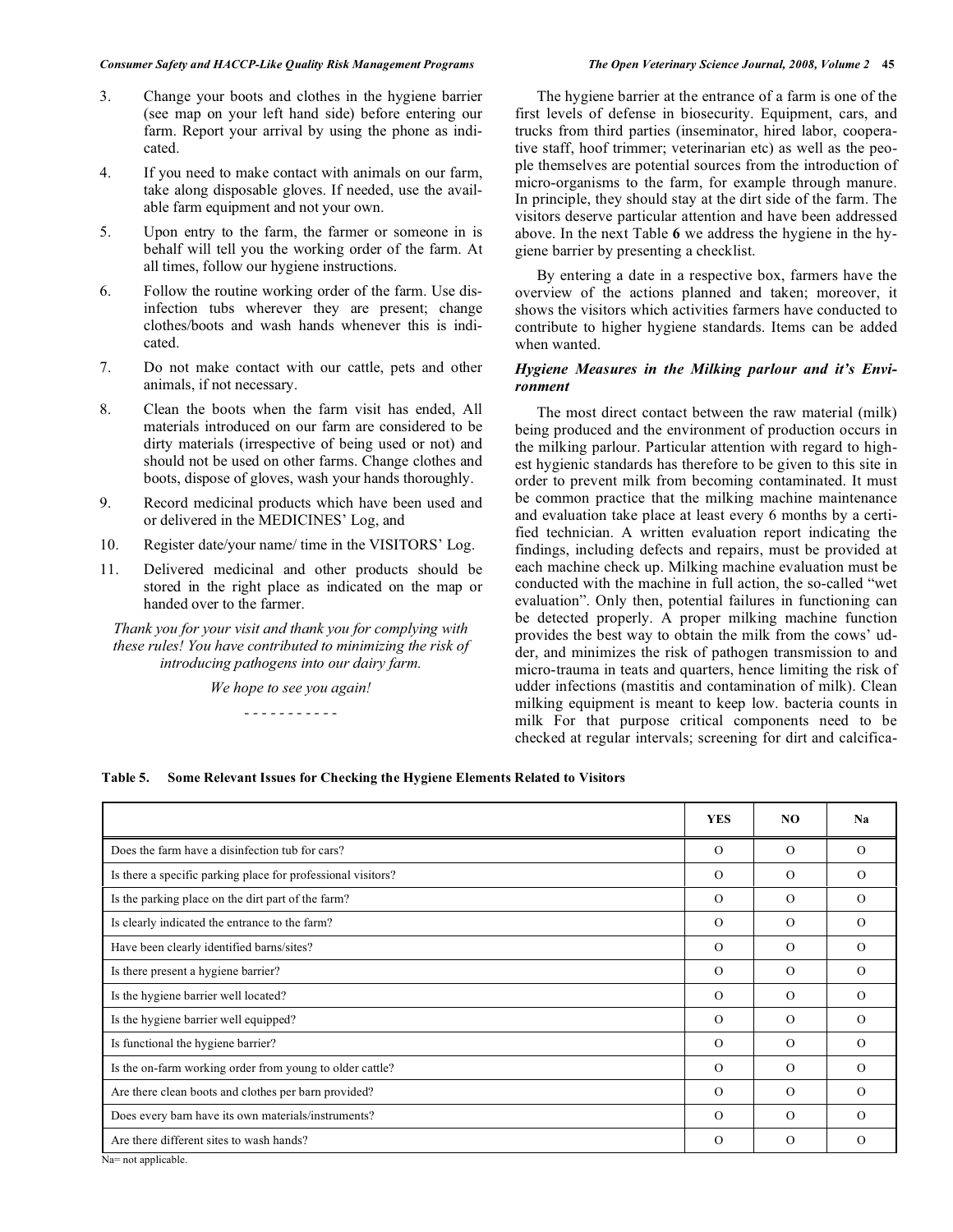#### **Table 6. An Example of Checklist for Cleaning the Hygiene Barrier**

|                                                                         | Daily                    | <b>Twice/Week</b>        | Once/week | Monthly |
|-------------------------------------------------------------------------|--------------------------|--------------------------|-----------|---------|
| Clean towels                                                            | $\overline{\phantom{a}}$ |                          |           |         |
| Clean overalls                                                          |                          |                          |           |         |
| Check boots on cleanness and dryness                                    |                          |                          |           |         |
| Clean washing tub                                                       | $\overline{\phantom{a}}$ |                          |           |         |
| Check delivery of medicines and other products                          | ٠                        |                          |           |         |
| Empty the dustbin, clean and dry it                                     |                          | $\overline{\phantom{a}}$ |           |         |
| Empty the storage of chemical waste, clean and dry it                   |                          | ۰                        |           |         |
| Empty the storage of needles, clean and dry it                          |                          |                          |           |         |
| Clean the floor, disinfect, rinse, dry it                               |                          |                          |           |         |
| Check soap and disinfectant volumes                                     |                          |                          |           |         |
| Clean and dry doors, walls and windows                                  |                          |                          |           |         |
| Check visitors' log on completeness, add new pages                      |                          |                          |           |         |
| Check delivery log, add new pages                                       |                          |                          |           |         |
| Empty the refrigerator, clean, rinse, disinfect, rinse, dry it          |                          |                          |           |         |
| Empty the whole hygiene barrier, clean, rinse, disinfect, rinse, dry it |                          |                          |           |         |
| Check expiration dates of the cleaning products and disinfectants       |                          |                          |           |         |

#### *Remind that the Hygiene Barrier is Meant to Prevent Introduction of Pathogens!*

*Hang this Checklist Inside the Hygiene Barrier; List the Dates of Execution of Actions* 

tion is part of this procedure. Droplets on surfaces may point to dirt or fatty bio-film.

> Machine cleaning procedures may be checked on the following elements:

> Boiler temperature at start of cleaning procedure (at least 80°C)

> Boiler temperature at end of cleaning procedure (at least  $40^{\circ}$ C)

Proper dosage of chemical cleaning products

Volume of water needed for the cleaning process

Distribution of cleaning fluids over milking clusters

 It should be stressed here that standard cleaning products (containing alkali products) destroy bacteria by disinfection and removes milk deposits, while acidic products clean and removes calcifications; rules set by the dealer must be followed. Rubber teat liners and long milking tubes must be replaced after every 2500 milkings, while silicon teat liners need to be replaced after every 5000 milking.

 Checklists are available for monitoring the hygiene measures taken in and around the milking parlour, as well as for the milking machine. The farmer should realise that this is the place where he earns his income and therefore, highest priority must be given to the hygiene standards. Checklists are also available for exploring increasing bacteria counts in bulk tank milk. Contributing risk factors should be evaluated on their impact and adequate measures defined. Once the

causal factors are found and intervention is conducted, we should evaluate the outcome and adjust when needed.

#### *Other Hygiene Measures*

 The milkers who are responsible for the routine milking have a particular task in the whole process. They are the ones who are in direct contact with the animals, their udder and milk, and the milking machine. They may play a role in the transmission of udder pathogens when personal hygiene is not optimal, they play a role in proper milking machine handling, and they are responsible for good udder preparation, milking and sanitation procedures.

 In case there are doubts about the proper milking method applied, it is recommended to make a time study of milking on a sample of the lactating cows. In such a time study, the respective intervals in seconds or minutes between all milking-related actions per cow are recorded and compared to reference values for a group of cows.

 To be sure that cleaning products meant for hygienic purposes delivered to the farm are in good order, they should be checked upon delivery. They should be checked for:

- expiry date
- condition of the packaging material,
- products in the invoice and actually delivered
- having been recorded in the respective LOG or archiving the bill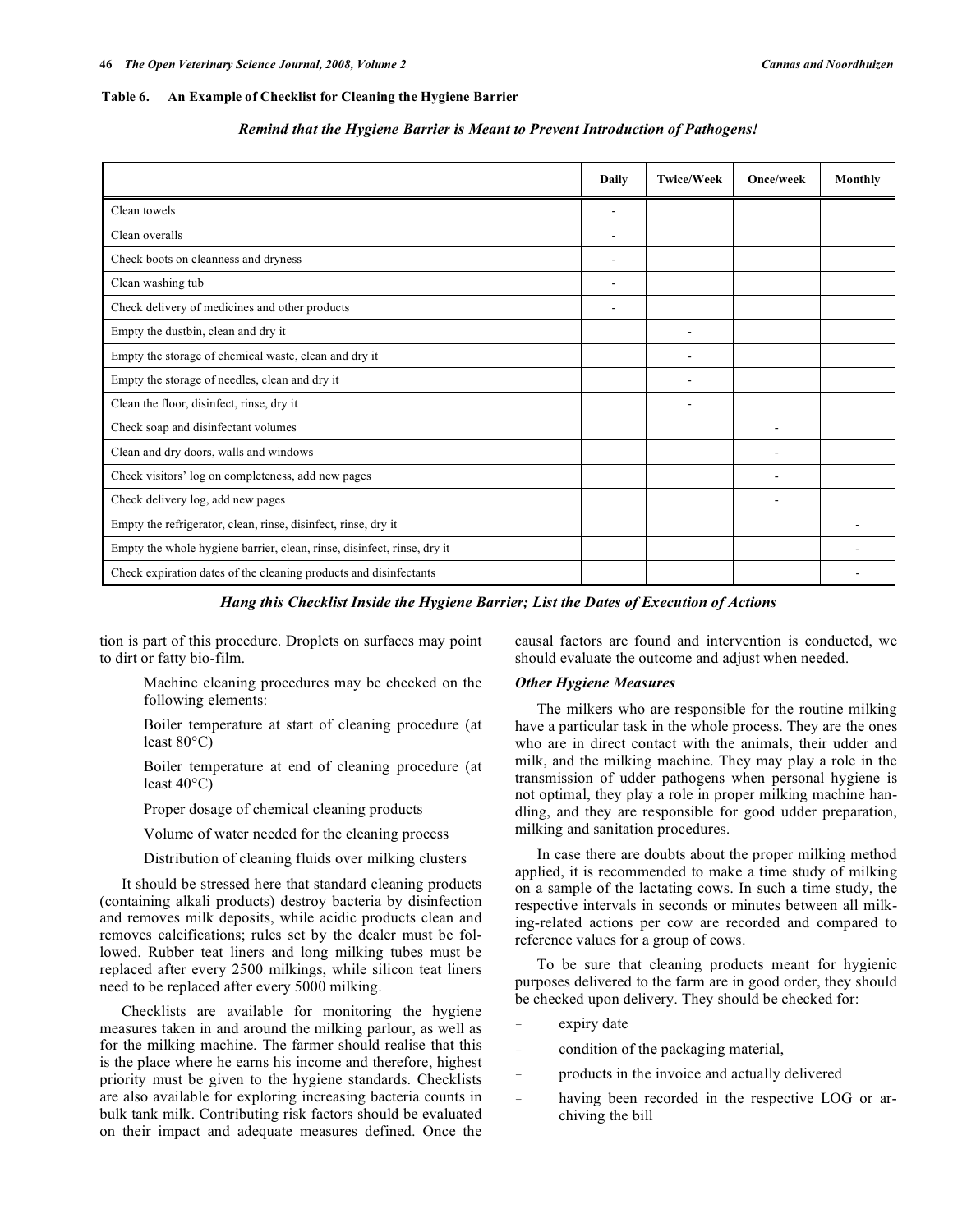- need products to be stored in a refrigerated environment,
- delivered products should never be put directly on the floor.

 Another issue of hygiene that deserves attention is the hygiene and cleanness of feeding alleys and exercise areas and especially those where crossing of people, animals, trucks or other occur (high-risk spots for pathogen transmission).

 Moreover, proper and hygienic manure storage is a relevant issue for safeguarding the farm from becoming contaminated.

 A further area of concern may be the equipment and people from outside the farm providing services on the farm (e.g. feed harvesting, manure spreading). They may not only introduce or spread pathogens into/on the farm but also from farm to farm. These people and their equipment must comply with the hygiene rules set by the farmer.

 The forenamed "risk groups" can be provided with particular work instructions; such instructions can be found in detail in [7].

# *Other Support Materials in the Quality Risk Management Program: The Farm Calendar*

 In addition to the formal QRM-sheets presented above, QRM support materials can be very useful to the dairy farmer and his farm-workers because they focus attention of certain points in the production process where regular checking is needed, for example based on previous farm problems. They contribute to awareness and motivation, timely action and provide discussion between farmer and veterinarian. The veterinarian initiates this discussion during farm visits. An example is the farm calendar with seasonal issues, which repeatedly are addressed on the farm. Table **7** comprises such a farm calendar for one particular dairy farm. Again, the veterinarian has the digital format of such calendar; he can easily adapt it to the specific needs of a particular farm.

# **Training Programs in the Quality Risk Management Program (step 10 in Table 1; Chapter 6 of the Handbook)**

 In certain conditions – for example on large dairy farms with several farm-workers – it can be highly indicated to organize specific training programmes for all or some farmworkers in specific farming domains. These trainings must be of short duration and be done on-site to have the deepest impact.

 Examples of training programmes are those on: claw trimming and diagnosis of claw lesions; diagnosis of clinical and subclinical mastitis; proper milking procedures; on-farm hygiene; biosecurity plans; colostrum management; calf rearing systems.

# **Internal Reviews and External Audits in the Quality Risk Management Program (Step 12 in Table 1; Chapter 7 of the Handbook)**

 Internal reviewing or validation is needed at least once every year to make sure that the HACCP-like QRM-program is running adequately. Based on the internal reviewing, adjustments might be needed, new elements or records added and old elements eliminated from the handbook and archived. The evaluation of herd performance figures in the different farm domains and the comparison with those of previous year(s) and or other farms may indicate the stronger and weaker points on the farm, as well as the extent to which progress has been made. For the latter purpose, the SWAsheets on the vacqa-international.com website can be used. If needed, new targets are set.

 The person responsible for the internal review should be known beforehand, for example the veterinarian. At the same time, it is necessary to indicate on the internal review who is responsible for making certain proposed adjustments.

#### **Documents in the Quality Risk Management Program (Step 11 in Table 1; Chapter 8 of the Handbook)**

 Examples of documents heading under the HACCPconcept have been given above and can be found in detail in [7] and on the vacqa-international.com website [9].

 It must be clear that there is a certain overlap between those records that are applied in Herd Health and Production Management programs [10], and those implemented in a HACCP-like program of Quality Risk Management [11]. When both programs are integrated properly, the purposes of both programs too can be integrated as well as their documents. Nevertheless, when one has to prove that the HACCP-like program is currently running, then the necessary documents as presented above must be available to the auditing party on formal grounds. In addition, under a HACCP-like program, additional documents must be made available. Among these are: reports from laboratory examinations (bacteriology; serology; virology; myco-toxicology, etc); reports from postmortem examinations; reporting forms like event logs; incidence reports; improvement sheets; purchase logs; delivery complaint logs; problem analysis reports.

 In the elapse of a HACCP-like quality risk management program over time, events such as diseases will occur. Such events may be relevant for the maintenance of the program but they may also be important for operational farm management. They need therefore, to be recorded. This should be done in an events log, which is a farm diary [10] or in a special Incidence Report. Threshold values in different subcategories can be used for and fine-tuned consecutive years. Incidence Reports are directly impacting on the stability of a quality risk management program, for example because they reflect a point (CCP or POPA) where quality control was lost or where a hazard (a disease) has occurred. It is paramount to keep incidence reports because they may trigger adjusting the monitoring scheme or even the quality risk management program as a whole.

#### **DISCUSSION AND CONCLUSIONS**

 Food animal production, like the one on dairy farms, represents the first link in a (dairy) food chain quality assurance program. When most of the links in such a food chain have been certified for quality control measures, it is rather peculiar that the first link has received relatively little attention over the past years. Although the control of milk quality has a longstanding history, attention for the production process itself has increased only recently, not in the least due to changing consumer behavior and opinion, and to outbreaks of highly contagious diseases extensively addressed in the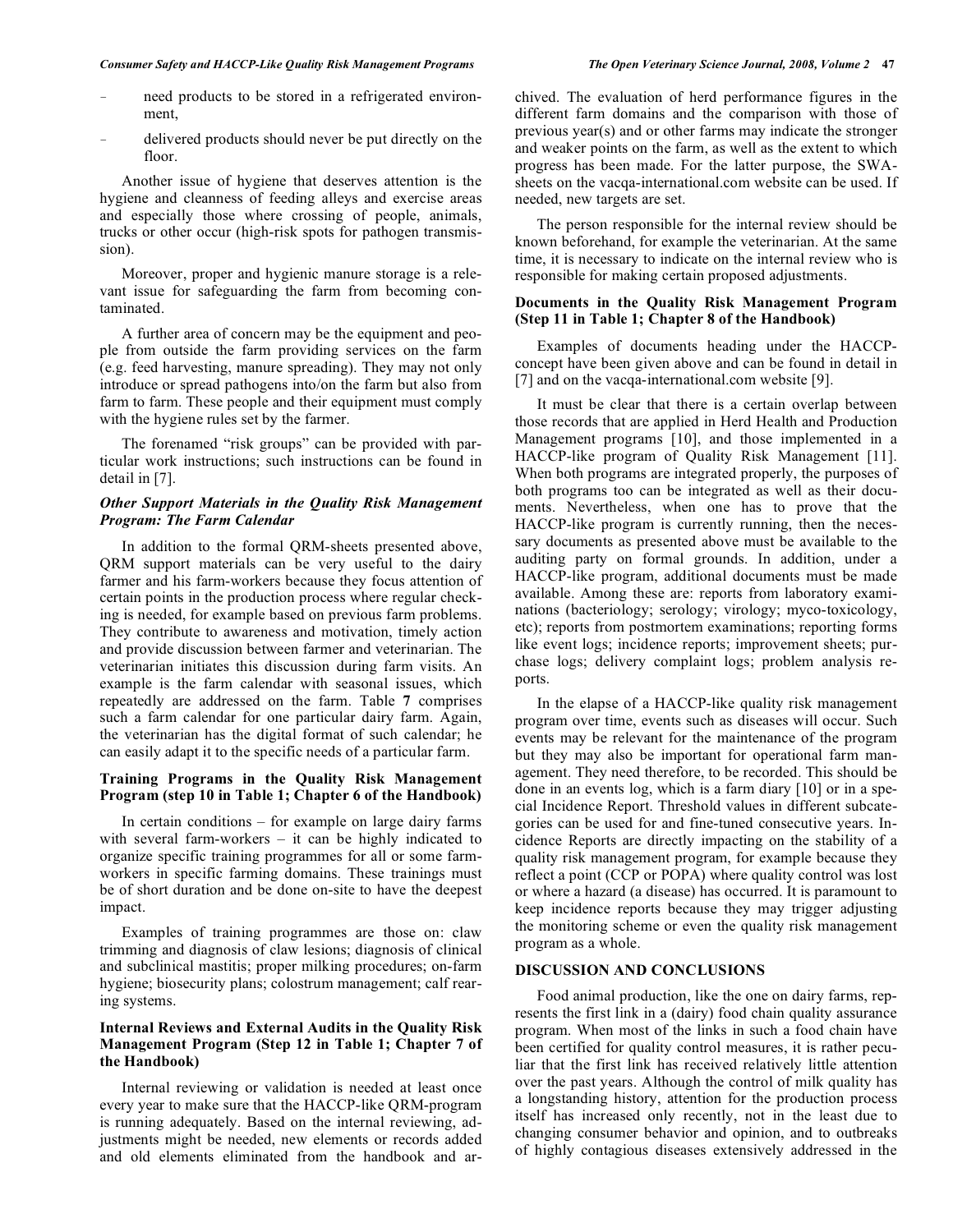|  | Table 7. Example of a Particular Dairy farm Calendar for Health and Nutrition Issues |  |
|--|--------------------------------------------------------------------------------------|--|
|  |                                                                                      |  |

| Jan | Feb | March | Apr | May | Jun | Jul | Aug | Sept | Oct | Nov | Dec |
|-----|-----|-------|-----|-----|-----|-----|-----|------|-----|-----|-----|
|     |     |       |     |     |     |     |     |      |     |     |     |
|     |     |       |     |     |     |     |     |      |     |     |     |
|     |     |       |     |     |     |     |     |      |     |     |     |
|     |     |       |     |     |     |     |     |      |     |     |     |
|     |     |       |     |     |     |     |     |      |     |     |     |
|     |     |       |     |     |     |     |     |      |     |     |     |
|     |     |       |     |     |     |     |     |      |     |     |     |
|     |     |       |     |     |     |     |     |      |     |     |     |
|     |     |       |     |     |     |     |     |      |     |     |     |
|     |     |       |     |     |     |     |     |      |     |     |     |
|     |     |       |     |     |     |     |     |      |     |     |     |
|     |     |       |     |     |     |     |     |      |     |     |     |
|     |     |       |     |     |     |     |     |      |     |     |     |
|     |     |       |     |     |     |     |     |      |     |     |     |
|     |     |       |     |     |     |     |     |      |     |     |     |
|     |     |       |     |     |     |     |     |      |     |     |     |
|     |     |       |     |     |     |     |     |      |     |     |     |
|     |     |       |     |     |     |     |     |      |     |     |     |
|     |     |       |     |     |     |     |     |      |     |     |     |
|     |     |       |     |     |     |     |     |      |     |     |     |
|     |     |       |     |     |     |     |     |      |     |     |     |
|     |     |       |     |     |     |     |     |      |     |     |     |
|     |     |       |     |     |     |     |     |      |     |     |     |
|     |     |       |     |     |     |     |     |      |     |     |     |
|     |     |       |     |     |     |     |     |      |     |     |     |
|     |     |       |     |     |     |     |     |      |     |     |     |
|     |     |       |     |     |     |     |     |      |     |     |     |

alifornia Mastitis Test, for detection of subclinical mas

media. Quality should refer to public health and food safety in the first place. However, both forenamed are often influenced by the way that animal health and welfare are managed on the farm. Moreover, consumers have shown an increasing concern about animal health and welfare.

 The classical veterinary approach to disease is either a method of prevention (and eradication for highly contagious diseases) and control, or a policy of reducing disease prevalence (namely in the case of endemic diseases). For the latter, the diagnosis and treatment of individual cases, the curative approach, have been considered too costly and too much impacting on animal welfare. Over the last decades, there is a growing tendency to pay more attention to prevention (e.g. by vaccination programs or deworming protocols), and over the last years to risk identification and risk management. Herd health and production management programs, HHPM, as presented in literature [10, 11] address all these issues, but still in a rather qualitative and non-formalized approach. These HHPM often are lacking structure, organization and planning being executed in a too much "free-style" manner. This can be a major factor of the failures encountered in HHPM, although overall farm management benefits from the implementation of HHPM and it has been shown that also economic benefits are to be expected from HHPM [10, 12, 13].

 The key words of HACCP-like QRM are structure, organization, planning, communication and formalization, as was shown through the examples of Figures and Tables above [7]. Hence, such QRM fill the gaps noted at HHPM. QRM and HHPM have several similarities, but the fact that in QRM the activities are protocol-based, well structured in time and place, properly planned, and –most importantly formalized, leads the QRM approach promises much more benefits and effect than current HHPM can accomplish. A merger between the two would be best, profiting from both the operational (economics and) management focus (HHPM) and the more tactical farm focus (QRM). The QRM as proposed here is quite feasible on farm level. Farmers apparently adopt the QRM because it has a 'bottom-up' focus and not a top-down; it is highly farm-specific, integrating farm